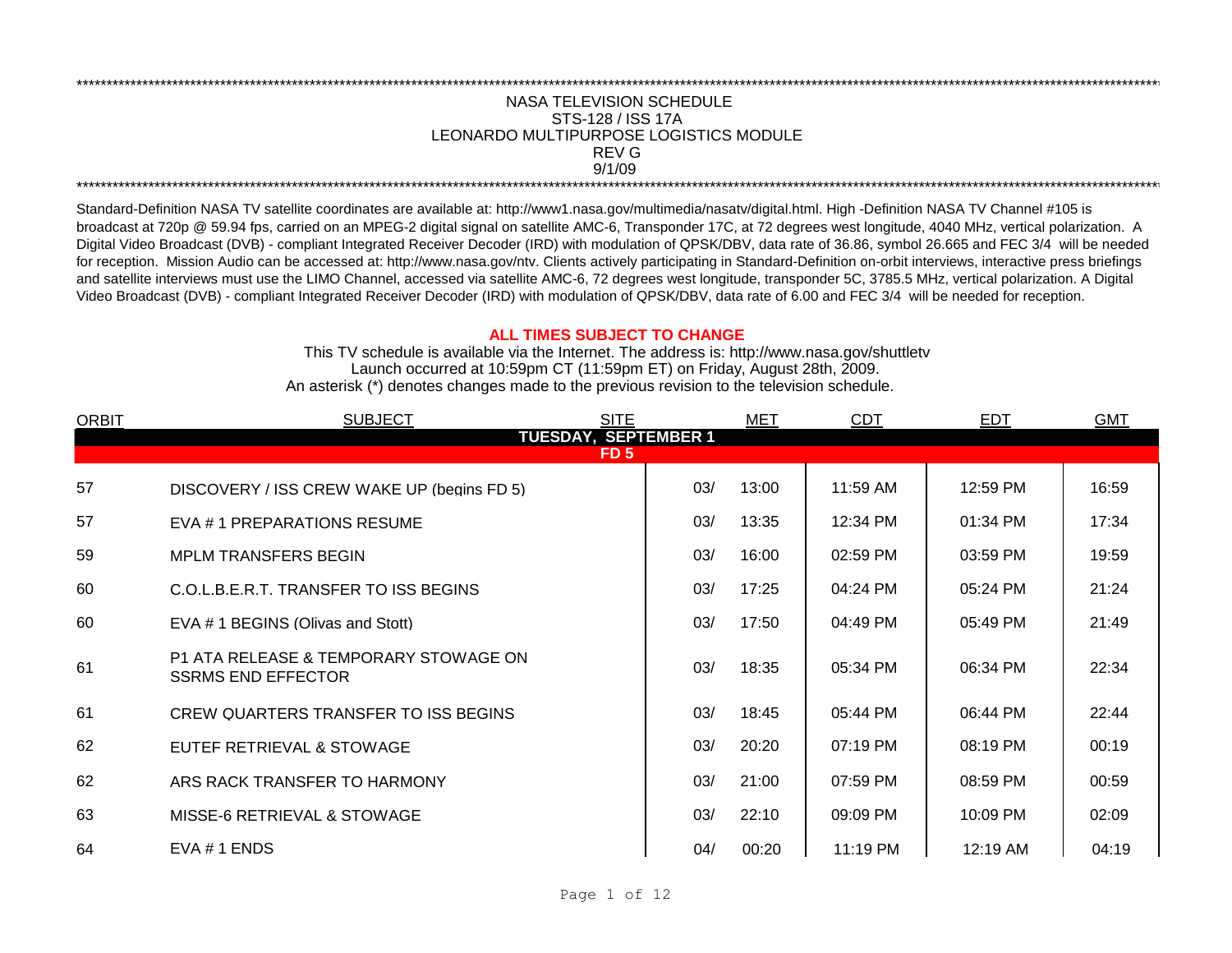| <b>ORBIT</b> | <b>SUBJECT</b>                                                                                                                       | <b>SITE</b>      |                               | <b>MET</b> | <b>CDT</b> | <b>EDT</b> | <b>GMT</b> |
|--------------|--------------------------------------------------------------------------------------------------------------------------------------|------------------|-------------------------------|------------|------------|------------|------------|
|              |                                                                                                                                      |                  | <b>WEDNESDAY, SEPTEMBER 2</b> |            |            |            |            |
|              |                                                                                                                                      | <b>FD 5/FD 6</b> |                               |            |            |            |            |
| 66           | <b>MISSION STATUS BRIEFING</b>                                                                                                       | <b>JSC</b>       | 04/                           | 03:01      | 02:00 AM   | 03:00 AM   | 07:00      |
| 67           | <b>ISS CREW SLEEP BEGINS</b>                                                                                                         |                  | 04/                           | 04:00      | 02:59 AM   | 03:59 AM   | 07:59      |
| 67           | <b>DISCOVERY CREW SLEEP BEGINS</b>                                                                                                   |                  | 04/                           | 04:30      | 03:29 AM   | 04:29 AM   | 08:29      |
| 67           | FLIGHT DAY 5 HIGHLIGHTS (replayed on the hour during                                                                                 | <b>JSC</b>       | 04/                           | 05:01      | 04:00 AM   | 05:00 AM   | 09:00      |
| 69           | HIGH DEFINITION FLIGHT DAY 5 CREW HIGHLIGHTS (if<br>available; on the NASA-TV HDTV Channel; replays at<br>10:00am CT and 11:00am CT) | <b>JSC</b>       | 04/                           | 09:01      | 08:00 AM   | 09:00 AM   | 13:00      |
| 69           | <b>VIDEO FILE</b>                                                                                                                    | <b>HQ</b>        | 04/                           | 09:01      | 08:00 AM   | 09:00 AM   | 13:00      |
| 71           | <b>ISS FLIGHT DIRECTOR UPDATE</b>                                                                                                    | <b>JSC</b>       | 04/                           | 10:01      | 09:00 AM   | 10:00 AM   | 14:00      |
| 72           | <b>ISS FLIGHT DIRECTOR UPDATE REPLAY</b>                                                                                             | <b>JSC</b>       | 04/                           | 11:46      | 10:45 AM   | 11:45 AM   | 15:45      |
| 72           | DISCOVERY / ISS CREW WAKE UP (begins FD 6)                                                                                           |                  | 04/                           | 12:30      | 11:29 AM   | 12:29 PM   | 16:29      |
| 73           | HTV PREFLIGHT BRIEFING                                                                                                               | <b>JSC</b>       | 04/                           | 13:31      | 12:30 PM   | 01:30 PM   | 17:30      |
| 75           | FIR RACK INSTALLATION IN DESTINY LAB BEGINS                                                                                          |                  | 04/                           | 15:45      | 02:44 PM   | 03:44 PM   | 19:44      |
| 75           | <b>MPLM TRANSFERS RESUME</b>                                                                                                         |                  | 04/                           | 15:55      | 02:54 PM   | 03:54 PM   | 19:54      |
| 75           | <b>ISS CREW QUARTERS OUTFITTING</b>                                                                                                  |                  | 04/                           | 15:50      | 02:49 PM   | 03:49 PM   | 19:49      |
| 75           | MSRR RACK INSTALLATION IN DESTINY LAB BEGINS                                                                                         |                  | 04/                           | 16:45      | 03:44 PM   | 04:44 PM   | 20:44      |
| 76           | MELFI-2 INSTALLATION IN DESTINY LAB BEGINS                                                                                           |                  | 04/                           | 17:45      | 04:44 PM   | 05:44 PM   | 21:44      |
| 77           | CNN ESPANOL / TELEVISA MEXICO'S "Primero Noticias"<br>Program / KCRA-TV LIVE INTERVIEWS                                              | <b>ISS Ku</b>    | 04/                           | 18:31      | 05:30 PM   | 06:30 PM   | 22:30      |
| 78           | HTV ONBOARD TRAINING / ISS CREW QUARTERS<br><b>ACTIVATION &amp; CHECKOUT</b>                                                         |                  | 04/                           | 20:30      | 07:29 PM   | 08:29 PM   | 00:29      |
| 78           | <b>MISSION STATUS BRIEFING</b>                                                                                                       | <b>JSC</b>       | 04/                           | 20:31      | 07:30 PM   | 08:30 PM   | 00:30      |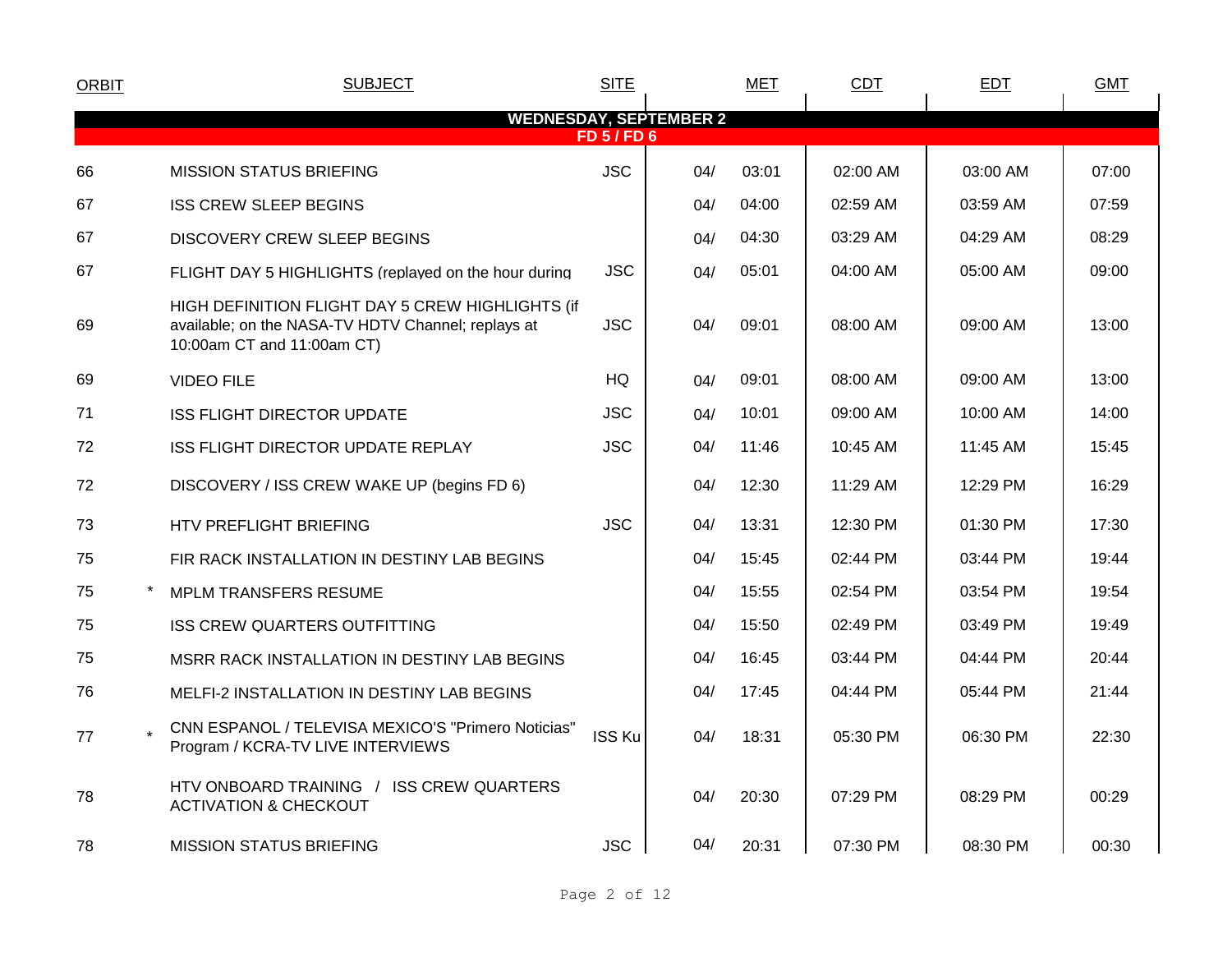| <b>ORBIT</b> | <b>SUBJECT</b>                                                                                                                       | <b>SITE</b>        |                              | <b>MET</b> | <b>CDT</b> | <b>EDT</b> | <b>GMT</b> |
|--------------|--------------------------------------------------------------------------------------------------------------------------------------|--------------------|------------------------------|------------|------------|------------|------------|
| 78           | REPLAY OF LIVE INTERVIEWS WITH ENGLISH<br><b>INTERPRETATION</b>                                                                      | <b>JSC</b>         | 04/                          | 21:31      | 08:30 PM   | 09:30 PM   | 01:30      |
| 79           | TWITTER / YOU TUBE PAO EVENT (in native language<br>only)                                                                            | <b>ISS Ku</b>      | 04/                          | 21:56      | 08:55 PM   | 09:55 PM   | 01:55      |
| 79           | REPLAY OF TWITTER / YOU TUBE PAO EVENT WITH<br><b>ENGLISH INTERPRETATION</b>                                                         |                    | 04/                          | 23:01      | 10:00 PM   | 11:00 PM   | 03:00      |
| 80           | EVA # 2 PROCEDURE REVIEW                                                                                                             |                    | 05/                          | 00:25      | 11:24 PM   | 12:24 AM   | 04:24      |
|              |                                                                                                                                      |                    | <b>THURSDAY, SEPTEMBER 3</b> |            |            |            |            |
|              |                                                                                                                                      | <b>FD 6 / FD 7</b> |                              |            |            |            |            |
| 82           | EVA # 2 CAMPOUT BEGINS (Olivas and Fuglesang)                                                                                        |                    | 05/                          | 02:55      | 01:54 AM   | 02:54 AM   | 06:54      |
| 83           | <b>ISS CREW SLEEP BEGINS</b>                                                                                                         |                    | 05/                          | 04:00      | 02:59 AM   | 03:59 AM   | 07:59      |
| 83           | DISCOVERY CREW SLEEP BEGINS                                                                                                          |                    | 05/                          | 04:30      | 03:29 AM   | 04:29 AM   | 08:29      |
| 83           | FLIGHT DAY 6 HIGHLIGHTS (replayed on the hour during                                                                                 | <b>JSC</b>         | 05/                          | 05:01      | 04:00 AM   | 05:00 AM   | 09:00      |
| 85           | HIGH DEFINITION FLIGHT DAY 6 CREW HIGHLIGHTS (if<br>available; on the NASA-TV HDTV Channel; replays at<br>10:00am CT and 11:00am CT) | <b>JSC</b>         | 05/                          | 09:01      | 08:00 AM   | 09:00 AM   | 13:00      |
| 86           | <b>VIDEO FILE</b>                                                                                                                    | HQ                 | 05/                          | 09:01      | 08:00 AM   | 09:00 AM   | 13:00      |
| 87           | <b>ISS FLIGHT DIRECTOR UPDATE</b>                                                                                                    | <b>JSC</b>         | 05/                          | 10:01      | 09:00 AM   | 10:00 AM   | 14:00      |
| 88           | ISS FLIGHT DIRECTOR UPDATE REPLAY                                                                                                    | <b>JSC</b>         | 05/                          | 11:46      | 10:45 AM   | 11:45 AM   | 15:45      |
| 88           | DISCOVERY / ISS CREW WAKE UP (begins FD 7)                                                                                           |                    | 05/                          | 12:30      | 11:29 AM   | 12:29 PM   | 16:29      |
| 89           | EVA # 2 PREPARATIONS RESUME                                                                                                          |                    | 05/                          | 13:05      | 12:04 PM   | 01:04 PM   | 17:04      |
| 90           | <b>MPLM TRANSFERS RESUME</b>                                                                                                         |                    | 05/                          | 15:30      | 02:29 PM   | 03:29 PM   | 19:29      |
| 91           | EVA # 2 BEGINS (Olivas and Fuglesang)                                                                                                |                    | 05/                          | 17:20      | 04:19 PM   | 05:19 PM   | 21:19      |
| 92           | NEW ATA REMOVAL FROM LMC                                                                                                             |                    | 05/                          | 18:15      | 05:14 PM   | 06:14 PM   | 22:14      |
|              |                                                                                                                                      |                    |                              |            |            |            |            |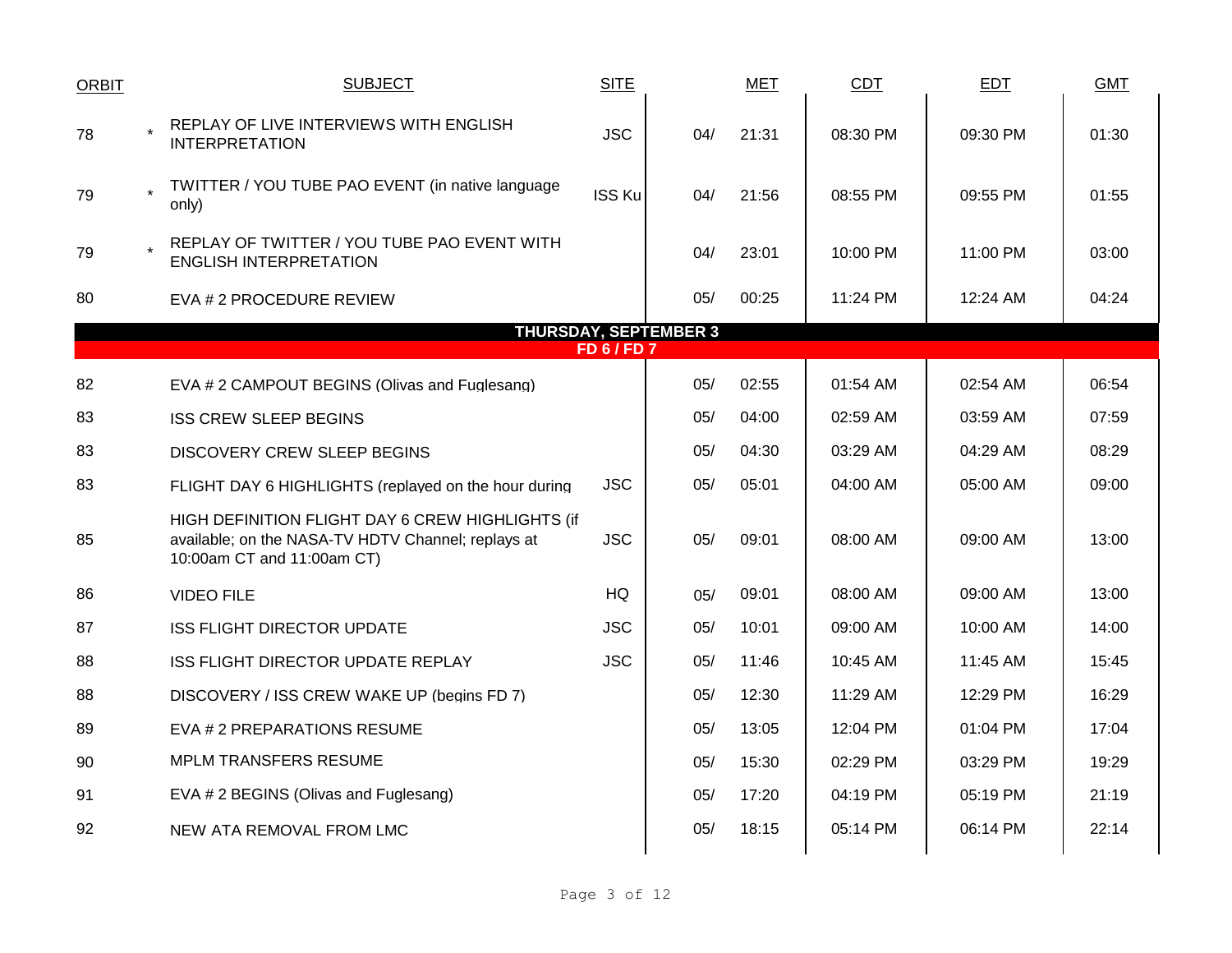| <b>ORBIT</b><br>$\overline{93}$ | <b>SUBJECT</b><br>NEW ATA INSTALLATION ONTO P1 TRUSS BEGINS                                                                         | <b>SITE</b>   | 05/ | MET<br>19:35 | <b>CDT</b><br>06:34 PM | <b>EDT</b><br>07:34 PM | <b>GMT</b><br>23:34 |  |  |  |  |  |  |  |
|---------------------------------|-------------------------------------------------------------------------------------------------------------------------------------|---------------|-----|--------------|------------------------|------------------------|---------------------|--|--|--|--|--|--|--|
| 93                              | OLD ATA REMOVAL FROM SSRMS END EFFECTOR                                                                                             |               | 05/ | 20:00        | 06:59 PM               | 07:59 PM               | 23:59               |  |  |  |  |  |  |  |
|                                 |                                                                                                                                     |               |     |              |                        |                        |                     |  |  |  |  |  |  |  |
| 94                              | OLD ATA INSTALLATION ONTO LMC                                                                                                       |               | 05/ | 21:55        | 08:54 PM               | 09:54 PM               | 01:54               |  |  |  |  |  |  |  |
| 96                              | EVA # 2 ENDS                                                                                                                        |               | 05/ | 23:50        | 10:49 PM               | 11:49 PM               | 03:49               |  |  |  |  |  |  |  |
|                                 | <b>FRIDAY, SEPTEMBER 4</b><br><b>FD7/FD8</b>                                                                                        |               |     |              |                        |                        |                     |  |  |  |  |  |  |  |
|                                 |                                                                                                                                     |               |     |              |                        |                        |                     |  |  |  |  |  |  |  |
| 97                              | <b>MISSION STATUS BRIEFING</b>                                                                                                      | <b>JSC</b>    | 06/ | 01:31        | 12:30 AM               | 01:30 AM               | 05:30               |  |  |  |  |  |  |  |
| 98                              | <b>ISS CREW SLEEP BEGINS</b>                                                                                                        |               | 06/ | 03:30        | 02:29 AM               | 03:29 AM               | 07:29               |  |  |  |  |  |  |  |
| 98                              | <b>DISCOVERY CREW SLEEP BEGINS</b>                                                                                                  |               | 06/ | 04:00        | 02:59 AM               | 03:59 AM               | 07:59               |  |  |  |  |  |  |  |
| 99                              | FLIGHT DAY 7 HIGHLIGHTS (replayed on the hour during<br>crew sleep)                                                                 | <b>JSC</b>    | 06/ | 04:01        | 03:00 AM               | 04:00 AM               | 08:00               |  |  |  |  |  |  |  |
| 102                             | HIGH DEFINITION FLIGHT DAY 7 CREW HIGHLIGHTS (if<br>available; on the NASA-TV HDTV Channel; replays at<br>9:00am CT and 10:00am CT) | <b>JSC</b>    | 06/ | 08:01        | 07:00 AM               | 08:00 AM               | 12:00               |  |  |  |  |  |  |  |
| 102                             | <b>VIDEO FILE</b>                                                                                                                   | <b>HQ</b>     | 06/ | 08:01        | 07:00 AM               | 08:00 AM               | 12:00               |  |  |  |  |  |  |  |
| 103                             | <b>ISS FLIGHT DIRECTOR UPDATE</b>                                                                                                   | <b>JSC</b>    | 06/ | 09:31        | 08:30 AM               | 09:30 AM               | 13:30               |  |  |  |  |  |  |  |
| 103                             | ISS FLIGHT DIRECTOR UPDATE REPLAY                                                                                                   | <b>JSC</b>    | 06/ | 10:46        | 09:45 AM               | 10:45 AM               | 14:45               |  |  |  |  |  |  |  |
| 104                             | DISCOVERY / ISS CREW WAKE UP (begins FD 8)                                                                                          |               | 06/ | 12:00        | 10:59 AM               | 11:59 AM               | 15:59               |  |  |  |  |  |  |  |
| 106                             | DISCOVERY / ISS OFF-DUTY PERIOD BEGINS                                                                                              |               | 06/ | 15:00        | 01:59 PM               | 02:59 PM               | 18:59               |  |  |  |  |  |  |  |
| 107                             | <b>MISSION STATUS BRIEFING</b>                                                                                                      | <b>JSC</b>    | 06/ | 17:01        | 04:00 PM               | 05:00 PM               | 21:00               |  |  |  |  |  |  |  |
| 109                             | JOINT CREW NEWS CONFERENCE                                                                                                          | <b>ISS Ku</b> | 06/ | 20:50        | 07:49 PM               | 08:49 PM               | 00:49               |  |  |  |  |  |  |  |
| 110                             | <b>MPLM TRANSFERS RESUME</b>                                                                                                        |               | 06/ | 21:30        | 08:29 PM               | 09:29 PM               | 01:29               |  |  |  |  |  |  |  |
| 110                             | JOINT CREW NEWS CONFERENCE REPLAY WITH<br><b>ENGLISH INTERPRETATION</b>                                                             | <b>JSC</b>    | 06/ | 22:01        | 09:00 PM               | 10:00 PM               | 02:00               |  |  |  |  |  |  |  |
| 111                             | EVA # 3 PROCEDURE REVIEW                                                                                                            |               | 06/ | 23:55        | 10:54 PM               | 11:54 PM               | 03:54               |  |  |  |  |  |  |  |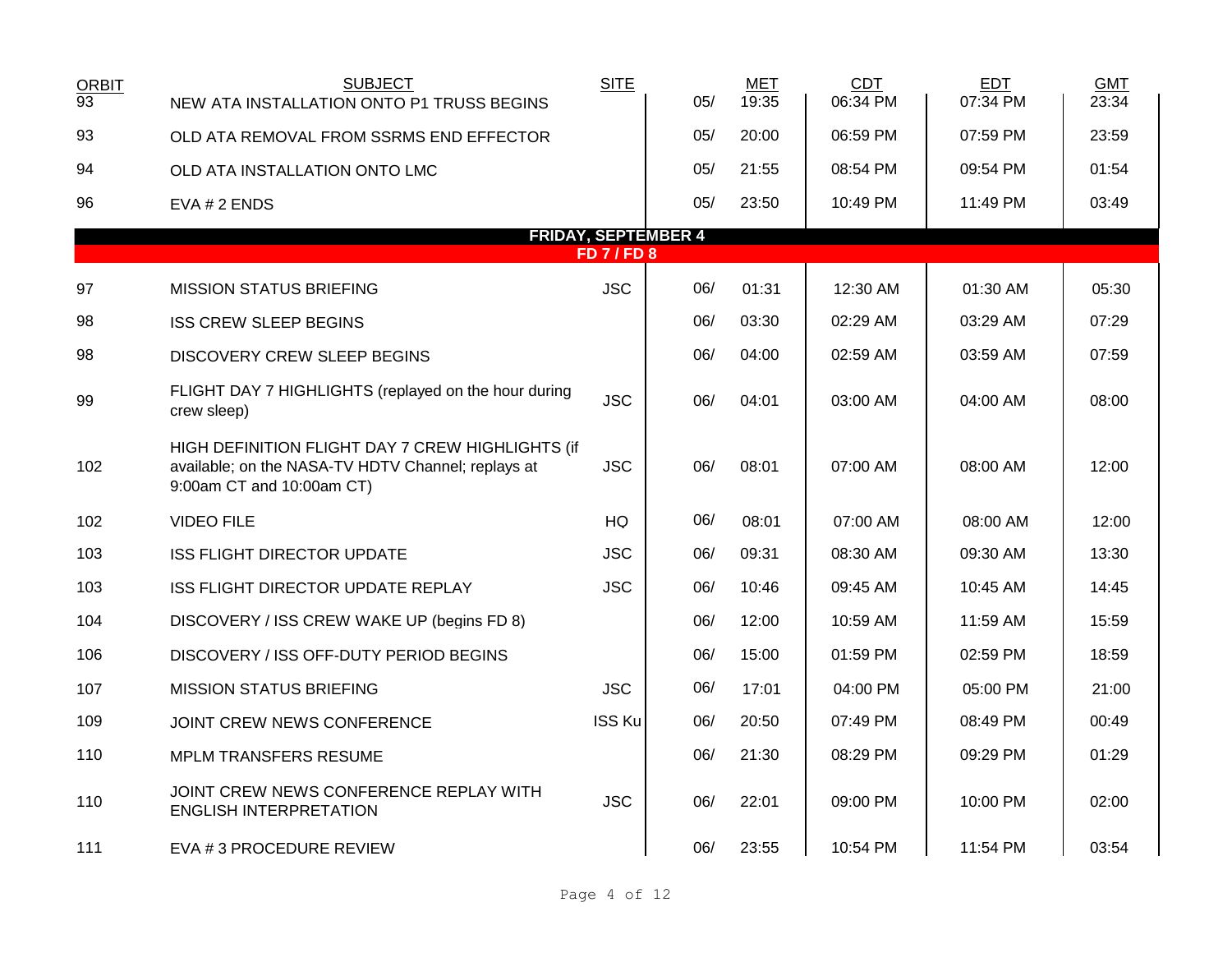| <b>ORBIT</b> | <b>SUBJECT</b>                                                                                                                      | <b>SITE</b>         |                            | <b>MET</b> | CDT      | <b>EDT</b> | <b>GMT</b> |
|--------------|-------------------------------------------------------------------------------------------------------------------------------------|---------------------|----------------------------|------------|----------|------------|------------|
|              | <b>SATURDAY, SEPTEMBER 5</b>                                                                                                        | <b>FD 8/FD 9</b>    |                            |            |          |            |            |
| 113          | EVA #3 CAMPOUT BEGINS (Olivas and Fuglesang)                                                                                        |                     | 07/                        | 02:25      | 01:24 AM | 02:24 AM   | 06:24      |
| 114          | <b>ISS CREW SLEEP BEGINS</b>                                                                                                        |                     | 07/                        | 03:30      | 02:29 AM | 03:29 AM   | 07:29      |
| 114          | <b>DISCOVERY CREW SLEEP BEGINS</b>                                                                                                  |                     | 07/                        | 04:00      | 02:59 AM | 03:59 AM   | 07:59      |
| 115          | FLIGHT DAY 8 HIGHLIGHTS (replayed on the hour during<br>crew sleep)                                                                 | <b>JSC</b>          | 07/                        | 04:01      | 03:00 AM | 04:00 AM   | 08:00      |
| 117          | HIGH DEFINITION FLIGHT DAY 8 CREW HIGHLIGHTS (if<br>available; on the NASA-TV HDTV Channel; replays at<br>9:00am CT and 10:00am CT) | <b>JSC</b>          | 07/                        | 08:01      | 07:00 AM | 08:00 AM   | 12:00      |
| 118          | <b>ISS FLIGHT DIRECTOR UPDATE</b>                                                                                                   | <b>JSC</b>          | 07/                        | 09:31      | 08:30 AM | 09:30 AM   | 13:30      |
| 119          | ISS FLIGHT DIRECTOR UPDATE REPLAY                                                                                                   | <b>JSC</b>          | 07/                        | 10:46      | 09:45 AM | 10:45 AM   | 14:45      |
| 119          | DISCOVERY / ISS CREW WAKE UP (begins FD 9)                                                                                          |                     | 07/                        | 12:00      | 10:59 AM | 11:59 AM   | 15:59      |
| 120          | EVA #3 PREPARATIONS RESUME                                                                                                          |                     | 07/                        | 12:35      | 11:34 AM | 12:34 PM   | 16:34      |
| 122          | <b>MPLM TRANSFERS RESUME</b>                                                                                                        |                     | 07/                        | 16:35      | 03:34 PM | 04:34 PM   | 20:34      |
| 123          | EVA #3 BEGINS (Olivas and Fuglesang)                                                                                                |                     | 07/                        | 16:50      | 03:49 PM | 04:49 PM   | 20:49      |
| 123          | <b>S3 PAS DEPLOYMENT</b>                                                                                                            |                     | 07/                        | 17:25      | 04:24 PM | 05:24 PM   | 21:24      |
| 124          | RGA #2 REMOVAL / REPLACEMENT BEGINS                                                                                                 |                     | 07/                        | 18:55      | 05:54 PM | 06:54 PM   | 22:54      |
| 125          | PMA 3 HEATER CABLE CONNECTIONS / S0 RPCM<br>REMOVAL & REPLACEMENT                                                                   |                     | 07/                        | 19:55      | 06:54 PM | 07:54 PM   | 23:54      |
| 125          | TRANQUILITY NODE 3 AVIONICS CABLE ROUTING                                                                                           |                     | 07/                        | 20:40      | 07:39 PM | 08:39 PM   | 00:39      |
| 126          | EVA #3 ENDS                                                                                                                         |                     | 07/                        | 23:20      | 10:19 PM | 11:19 PM   | 03:19      |
|              |                                                                                                                                     | <b>FD 9 / FD 10</b> | <b>SUNDAY, SEPTEMBER 6</b> |            |          |            |            |
|              |                                                                                                                                     |                     |                            |            |          |            |            |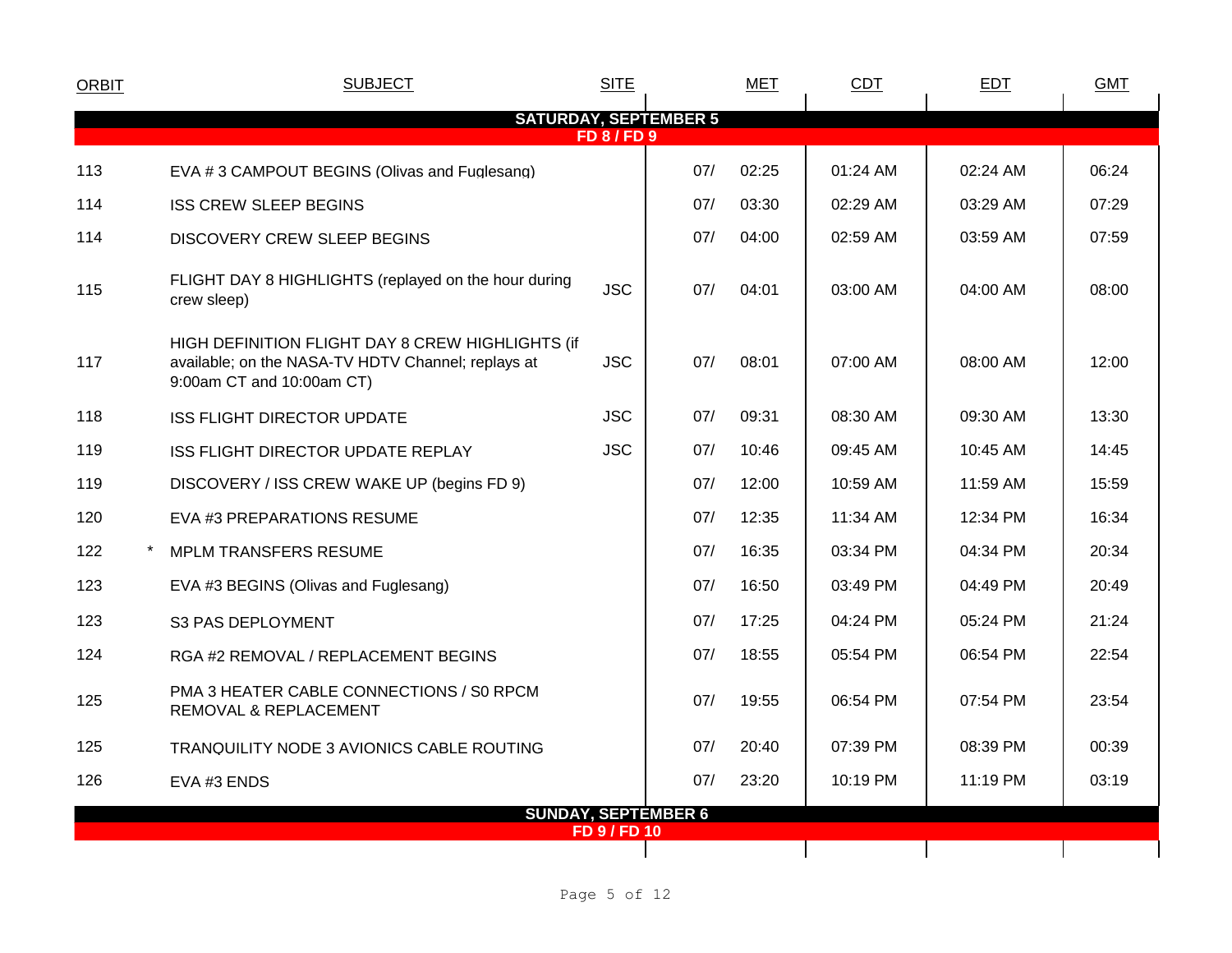| <b>ORBIT</b> | <b>SUBJECT</b>                                                                                                                      | <b>SITE</b>   |                            | <b>MET</b> | <b>CDT</b> | <b>EDT</b> | <b>GMT</b> |
|--------------|-------------------------------------------------------------------------------------------------------------------------------------|---------------|----------------------------|------------|------------|------------|------------|
| 128          | <b>MISSION STATUS BRIEFING</b>                                                                                                      | <b>JSC</b>    | 08/                        | 01:01      | 12:00 AM   | 01:00 AM   | 05:00      |
| 129          | <b>ISS CREW SLEEP BEGINS</b>                                                                                                        |               | 08/                        | 03:00      | 01:59 AM   | 02:59 AM   | 06:59      |
| 130          | <b>DISCOVERY CREW SLEEP BEGINS</b>                                                                                                  |               | 08/                        | 03:30      | 02:29 AM   | 03:29 AM   | 07:29      |
| 130          | FLIGHT DAY 9 HIGHLIGHTS (replayed on the hour during<br>crew sleep)                                                                 | <b>JSC</b>    | 08/                        | 04:01      | 03:00 AM   | 04:00 AM   | 08:00      |
| 132          | HIGH DEFINITION FLIGHT DAY 9 CREW HIGHLIGHTS (if<br>available; on the NASA-TV HDTV Channel; replays at<br>9:00am CT and 10:00am CT) | <b>JSC</b>    | 08/                        | 08:01      | 07:00 AM   | 08:00 AM   | 12:00      |
| 134          | <b>ISS FLIGHT DIRECTOR UPDATE</b>                                                                                                   | <b>JSC</b>    | 08/                        | 09:01      | 08:00 AM   | 09:00 AM   | 13:00      |
| 134          | ISS FLIGHT DIRECTOR UPDATE REPLAY                                                                                                   | <b>JSC</b>    | 08/                        | 10:46      | 09:45 AM   | 10:45 AM   | 14:45      |
| 135          | DISCOVERY / ISS CREW WAKE UP (begins FD 10)                                                                                         |               | 08/                        | 11:30      | 10:29 AM   | 11:29 AM   | 15:29      |
| 136          | KFOX-TV / KXAN-TV / MILITARY TIMES LIVE<br><b>INTERVIEWS</b>                                                                        | <b>ISS Ku</b> | 08/                        | 13:55      | 12:54 PM   | 01:54 PM   | 17:54      |
| 137          | <b>MPLM TRANSFERS RESUME</b>                                                                                                        |               | 08/                        | 14:10      | 01:09 PM   | 02:09 PM   | 18:09      |
| 138          | HARMONY NODE 2 CBM CONTROLLER PANEL<br><b>INSTALLATION</b>                                                                          |               | 08/                        | 15:40      | 02:39 PM   | 03:39 PM   | 19:39      |
| 138          | <b>MISSION STATUS BRIEFING</b>                                                                                                      | <b>JSC</b>    | 08/                        | 17:01      | 04:00 PM   | 05:00 PM   | 21:00      |
| 141          | DISCOVERY CREW OFF DUTY PERIOD BEGINS                                                                                               |               | 08/                        | 20:30      | 07:29 PM   | 08:29 PM   | 00:29      |
|              |                                                                                                                                     |               | <b>MONDAY, SEPTEMBER 7</b> |            |            |            |            |
|              |                                                                                                                                     | FD 10 / FD 11 |                            |            |            |            |            |
| 144          | <b>ESA PAO EVENT</b>                                                                                                                | <b>ISS Ku</b> | 09/                        | 01:10      | 12:09 AM   | 01:09 AM   | 05:09      |
| 144          | REPLAY OF ESA PAO EVENT WITH ENGLISH<br><b>INTERPRETATION</b>                                                                       | <b>JSC</b>    | 09/                        | 02:31      | 01:30 AM   | 02:30 AM   | 06:30      |
| 145          | <b>ISS CREW SLEEP BEGINS</b>                                                                                                        |               | 09/                        | 03:00      | 01:59 AM   | 02:59 AM   | 06:59      |
| 145          | DISCOVERY CREW SLEEP BEGINS                                                                                                         |               | 09/                        | 03:30      | 02:29 AM   | 03:29 AM   | 07:29      |
|              |                                                                                                                                     |               |                            |            |            |            |            |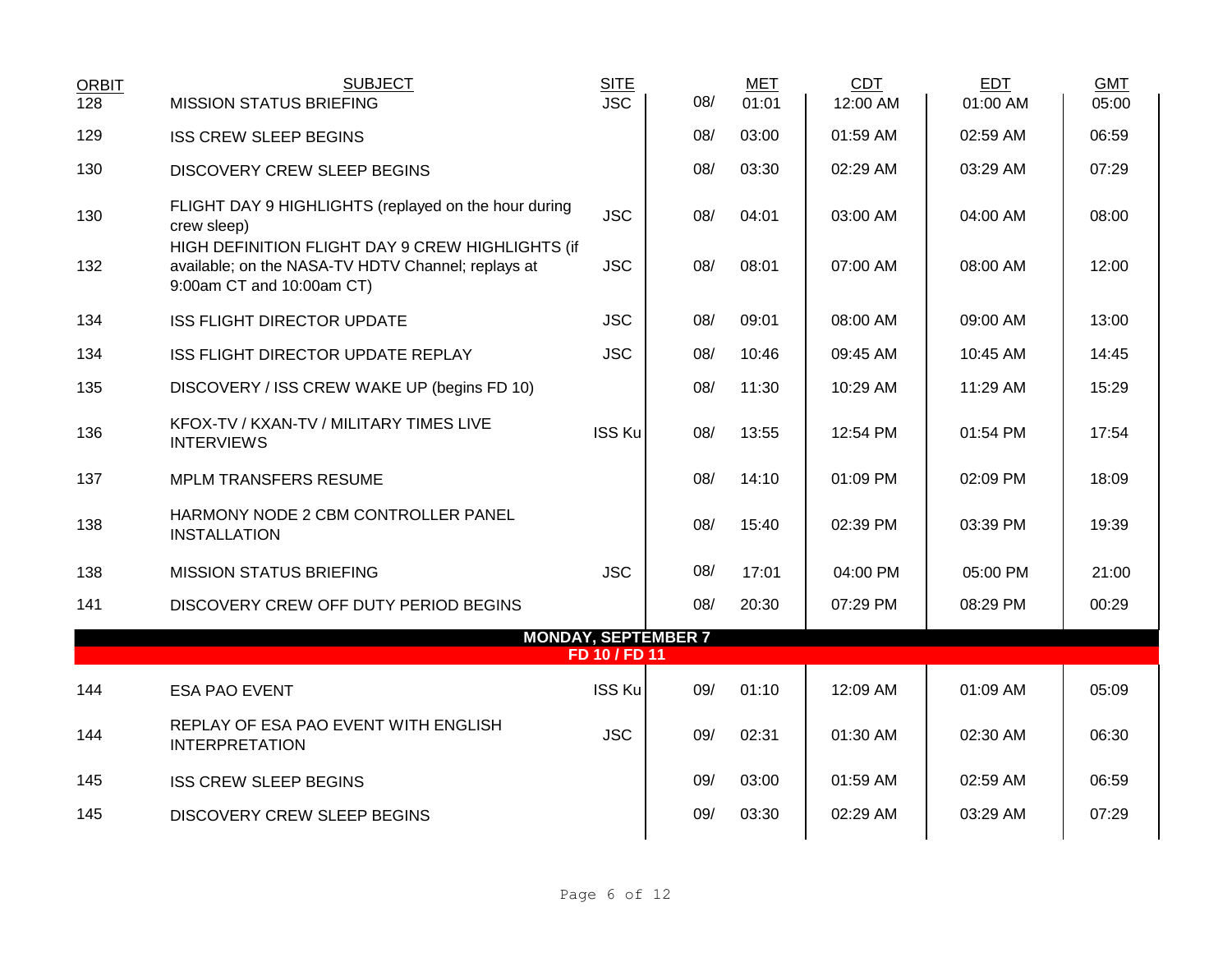| <b>ORBIT</b> | <b>SUBJECT</b>                                                                                                                       | <b>SITE</b>   |                             | <b>MET</b> | <b>CDT</b> | <b>EDT</b> | <b>GMT</b> |
|--------------|--------------------------------------------------------------------------------------------------------------------------------------|---------------|-----------------------------|------------|------------|------------|------------|
| 145          | FLIGHT DAY 10 HIGHLIGHTS (replayed on the hour during<br>crew sleep)                                                                 | <b>JSC</b>    | 09/                         | 04:01      | 03:00 AM   | 04:00 AM   | 08:00      |
| 147          | HIGH DEFINITION FLIGHT DAY 10 CREW HIGHLIGHTS<br>(if available; on the NASA-TV HDTV Channel; replays at<br>9:00am CT and 10:00am CT) | <b>JSC</b>    | 09/                         | 08:01      | 07:00 AM   | 08:00 AM   | 12:00      |
| 147          | <b>VIDEO FILE</b>                                                                                                                    | HQ            | 09/                         | 08:01      | 07:00 AM   | 08:00 AM   | 12:00      |
| 148          | <b>ISS FLIGHT DIRECTOR UPDATE</b>                                                                                                    | <b>JSC</b>    | 09/                         | 08:31      | 07:30 AM   | 08:30 AM   | 12:30      |
| 150          | ISS FLIGHT DIRECTOR UPDATE REPLAY                                                                                                    | <b>JSC</b>    | 09/                         | 10:46      | 09:45 AM   | 10:45 AM   | 14:45      |
| 151          | DISCOVERY / ISS CREW WAKE UP (begins FD 11)                                                                                          |               | 09/                         | 11:30      | 10:29 AM   | 11:29 AM   | 15:29      |
| 151          | <b>CREW CHOICE DOWNLINK</b>                                                                                                          |               | 09/                         | 13:15      | 12:14 PM   | 01:14 PM   | 17:14      |
| 151          | MPLM EGRESS AND DEACTIVATION                                                                                                         |               | 09/                         | 13:35      | 12:34 PM   | 01:34 PM   | 17:34      |
| 152          | TELEMUNDO / WTSP-TV / UNIVISION LIVE INTERVIEWS ISS Ku                                                                               |               | 09/                         | 14:10      | 01:09 PM   | 02:09 PM   | 18:09      |
| 153          | REPLAY OF LIVE INTERVIEWS WITH ENGLISH<br><b>INTERPRETATION</b>                                                                      | <b>JSC</b>    | 09/                         | 15:31      | 02:30 PM   | 03:30 PM   | 19:30      |
| 154          | <b>SSRMS GRAPPLES MPLM</b>                                                                                                           |               | 09/                         | 18:15      | 05:14 PM   | 06:14 PM   | 22:14      |
| 155          | <b>SSRMS DEMATE MPLM FROM HARMONY</b>                                                                                                |               | 09/                         | 19:30      | 06:29 PM   | 07:29 PM   | 23:29      |
| 156          | SSRMS BERTHS MPLM IN DISCOVERY'S PAYLOAD BAY                                                                                         |               | 09/                         | 21:00      | 07:59 PM   | 08:59 PM   | 00:59      |
| 156          | <b>MISSION STATUS BRIEFING</b>                                                                                                       | <b>JSC</b>    | 09/                         | 21:01      | 08:00 PM   | 09:00 PM   | 01:00      |
| 157          | FAREWELL AND HATCH CLOSURE                                                                                                           |               | 09/                         | 22:30      | 09:29 PM   | 10:29 PM   | 02:29      |
| 158          | RENDEZVOUS TOOL CHECKOUT                                                                                                             |               | 09/                         | 22:50      | 09:49 PM   | 10:49 PM   | 02:49      |
| 158          | CENTERLINE CAMERA INSTALLATION                                                                                                       |               | 09/                         | 23:50      | 10:49 PM   | 11:49 PM   | 03:49      |
|              |                                                                                                                                      | FD 11 / FD 12 | <b>TUESDAY, SEPTEMBER 8</b> |            |            |            |            |
|              |                                                                                                                                      |               |                             |            |            |            |            |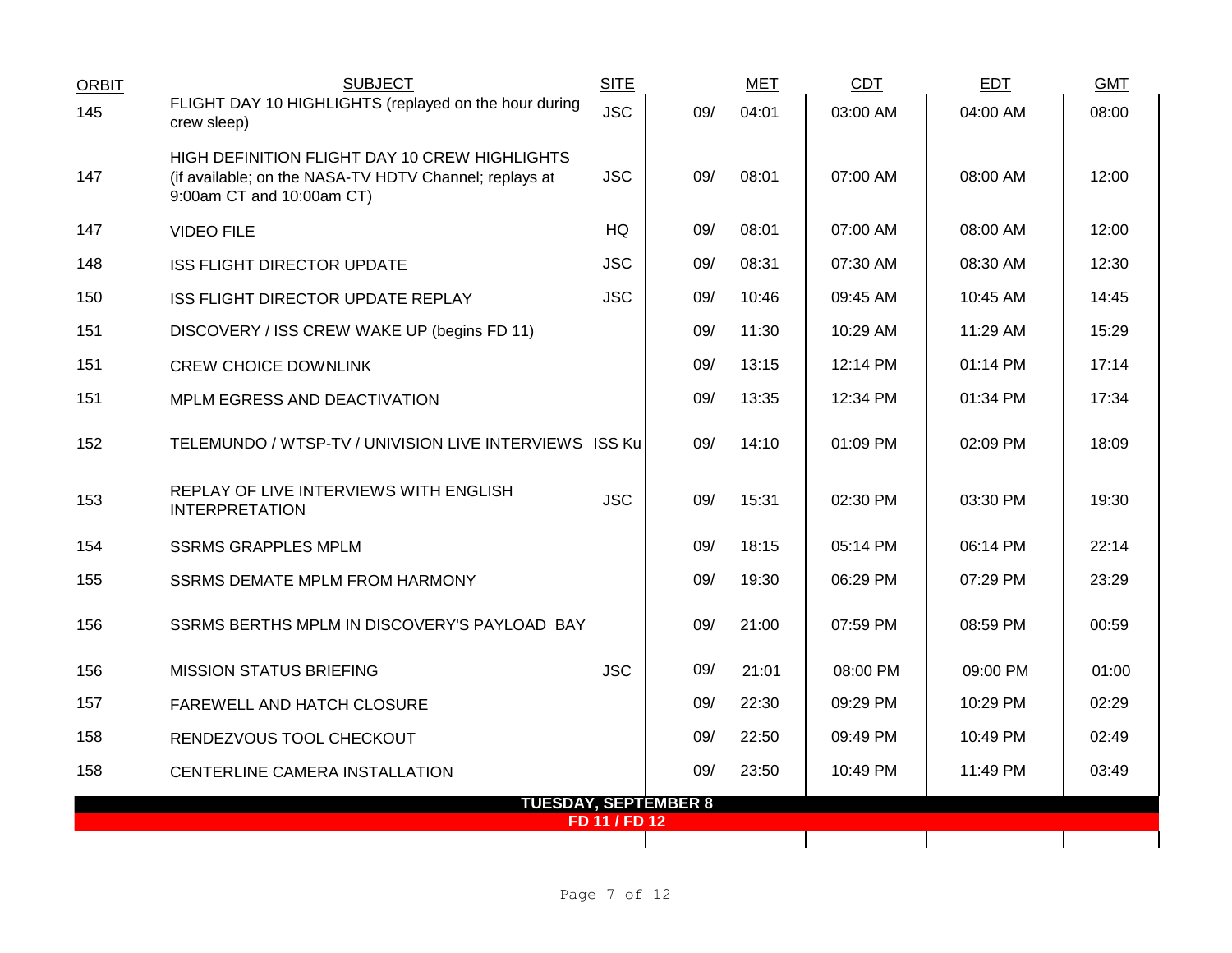| <b>ORBIT</b> | <b>SUBJECT</b>                                                                                                                       | <b>SITE</b>   | 10/                           | <b>MET</b> | <b>CDT</b><br>01:29 AM | <b>EDT</b><br>02:29 AM | <b>GMT</b> |
|--------------|--------------------------------------------------------------------------------------------------------------------------------------|---------------|-------------------------------|------------|------------------------|------------------------|------------|
| 160          | <b>ISS CREW SLEEP BEGINS</b>                                                                                                         |               |                               | 02:30      |                        |                        | 06:29      |
| 160          | DISCOVERY CREW SLEEP BEGINS                                                                                                          |               | 10/                           | 03:00      | 01:59 AM               | 02:59 AM               | 06:59      |
| 161          | FLIGHT DAY 11 HIGHLIGHTS (replayed on the hour during<br>crew sleep)                                                                 | <b>JSC</b>    | 10/                           | 03:01      | 02:00 AM               | 03:00 AM               | 07:00      |
| 162          | <b>VIDEO FILE</b>                                                                                                                    | HQ            | 10/                           | 07:01      | 06:00 AM               | 07:00 AM               | 11:00      |
| 163          | HIGH DEFINITION FLIGHT DAY 11 CREW HIGHLIGHTS<br>(if available; on the NASA-TV HDTV Channel; replays at<br>9:00am CT and 10:00am CT) | <b>JSC</b>    | 10/                           | 08:01      | 07:00 AM               | 08:00 AM               | 12:00      |
| 164          | <b>ISS FLIGHT DIRECTOR UPDATE</b>                                                                                                    | <b>JSC</b>    | 10/                           | 08:31      | 07:30 AM               | 08:30 AM               | 12:30      |
| 165          | ISS FLIGHT DIRECTOR UPDATE REPLAY                                                                                                    | <b>JSC</b>    | 10/                           | 09:46      | 08:45 AM               | 09:45 AM               | 13:45      |
| 166          | DISCOVERY / ISS CREW WAKE UP (begins FD 12)                                                                                          |               | 10/                           | 11:00      | 09:59 AM               | 10:59 AM               | 14:59      |
| 169          | <b>DISCOVERY UNDOCKS FROM ISS</b>                                                                                                    |               | 10/                           | 15:28      | 02:27 PM               | 03:27 PM               | 19:27      |
| 168          | DISCOVERY FLYAROUND OF ISS BEGINS                                                                                                    |               | 10/                           | 15:53      | 02:52 PM               | 03:52 PM               | 19:52      |
| 169          | FINAL SEPARATION FROM ISS                                                                                                            |               | 10/                           | 17:11      | 04:10 PM               | 05:10 PM               | 21:10      |
| 170          | RMS / OBSS LATE INSPECTION OF DISCOVERY'S TPS<br><b>BEGINS</b>                                                                       |               | 10/                           | 19:00      | 05:59 PM               | 06:59 PM               | 22:59      |
| 172          | <b>MISSION STATUS BRIEFING</b>                                                                                                       | <b>JSC</b>    | 10/                           | 21:01      | 08:00 PM               | 09:00 PM               | 01:00      |
| 173          | <b>OBSS BERTH</b>                                                                                                                    |               | 10/                           | 23:15      | 10:14 PM               | 11:14 PM               | 03:14      |
| 174          | SHUTTLE VTR PLAYBACK OF UNDOCKING                                                                                                    |               | 11/                           | 00:30      | 11:29 PM               | 12:29 AM               | 04:29      |
|              |                                                                                                                                      |               |                               |            |                        |                        |            |
|              |                                                                                                                                      | FD 12 / FD 13 | <b>WEDNESDAY, SEPTEMBER 9</b> |            |                        |                        |            |
| 176          | <b>DISCOVERY CREW SLEEP BEGINS</b>                                                                                                   |               | 11/                           | 03:00      | 01:59 AM               | 02:59 AM               | 06:59      |
| 177          | FLIGHT DAY 12 HIGHLIGHTS (replayed on the hour during<br>crew sleep)                                                                 | <b>JSC</b>    | 11/                           | 03:01      | 02:00 AM               | 03:00 AM               | 07:00      |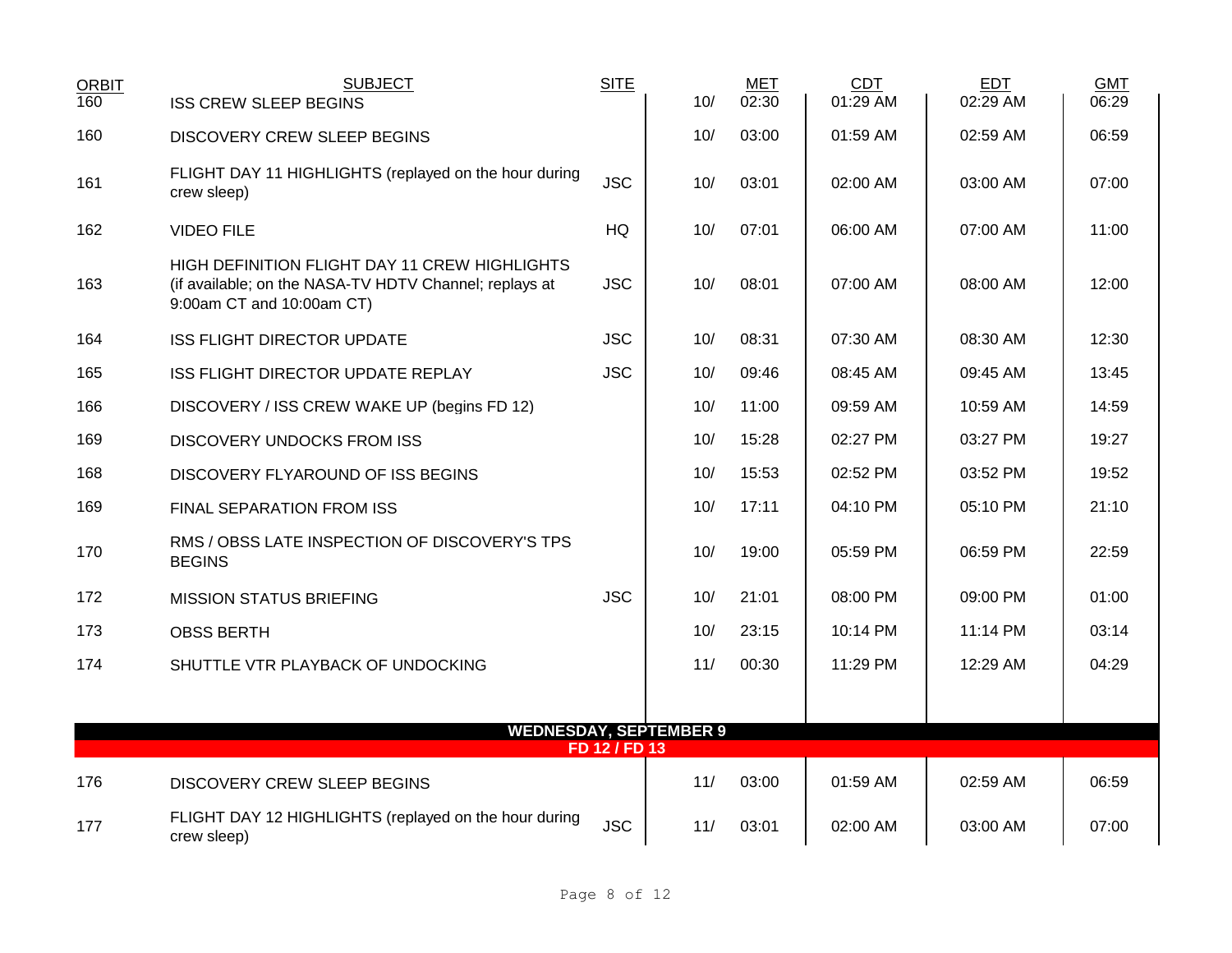| <b>ORBIT</b> | <b>SUBJECT</b>                                                                                                                       | <b>SITE</b> |     | <b>MET</b> | <b>CDT</b> | <b>EDT</b> | <b>GMT</b> |
|--------------|--------------------------------------------------------------------------------------------------------------------------------------|-------------|-----|------------|------------|------------|------------|
| 179          | HIGH DEFINITION FLIGHT DAY 12 CREW HIGHLIGHTS<br>(if available; on the NASA-TV HDTV Channel; replays at<br>9:00am CT and 10:00am CT) | <b>JSC</b>  | 11/ | 08:01      | 07:00 AM   | 08:00 AM   | 12:00      |
| 180          | <b>VIDEO FILE</b>                                                                                                                    | HQ          | 11/ | 09:01      | 08:00 AM   | 09:00 AM   | 13:00      |
| 182          | DISCOVERY CREW WAKE UP (begins FD 13)                                                                                                |             | 11/ | 11:00      | 09:59 AM   | 10:59 AM   | 14:59      |
| 182          | HUBBLE SPACE TELESCOPE EARLY RELEASE<br>OBSERVATION NEWS CONFERENCE (NASA-TV Public<br>Channel #101 only)                            | HQ          | 11/ | 13:01      | 12:00 PM   | 01:00 PM   | 17:00      |
| 183          | STS-125 CREW NEWS CONFERENCE (NASA-TV Public<br>Channel #101 only)                                                                   | HQ          | 11/ | 14:01      | 01:00 PM   | 02:00 PM   | 18:00      |
| 183          | <b>CABIN STOWAGE BEGINS</b>                                                                                                          |             | 11/ | 14:05      | 01:04 PM   | 02:04 PM   | 18:04      |
| 184          | <b>FCS CHECKOUT</b>                                                                                                                  |             | 11/ | 15:10      | $02:09$ PM | 03:09 PM   | 19:09      |
| 185          | <b>RCS HOT-FIRE TEST</b>                                                                                                             |             | 11/ | 16:20      | 03:19 PM   | 04:19 PM   | 20:19      |
| 185          | CBS NEWS / ABC NEWS / CNN LIVE INTERVIEWS                                                                                            | <b>TDRE</b> | 11/ | 17:35      | 04:34 PM   | 05:34 PM   | 21:34      |
| 185          | POST MISSION MANAGEMENT TEAM BRIEFING                                                                                                | <b>JSC</b>  | 11/ | 18:16      | 05:15 PM   | 06:15 PM   | 22:15      |
| 186          | BOUNDARY LAYER TRANSITION / HYTHIRM BRIEFING                                                                                         | <b>JSC</b>  | 11/ | 20:01      | 07:00 PM   | 08:00 PM   | 00:00      |
| 188          | <b>MISSION STATUS BRIEFING</b>                                                                                                       | <b>JSC</b>  | 11/ | 21:01      | 08:00 PM   | 09:00 PM   | 01:00      |
| 188          | KOPRA'S RECUMBENT SEAT SET UP                                                                                                        |             | 11/ | 22:10      | 09:09 PM   | 10:09 PM   | 02:09      |
| 189          | <b>KU-BAND ANTENNA STOWAGE</b>                                                                                                       |             | 11/ | 23:35      | 10:34 PM   | 11:34 PM   | 03:34      |
|              |                                                                                                                                      |             |     |            |            |            |            |

| <b>THURSDAY, SEPTEMBER 10</b><br>FD 13 / FD 14 |                                                                      |            |                 |       |            |          |       |  |  |  |  |
|------------------------------------------------|----------------------------------------------------------------------|------------|-----------------|-------|------------|----------|-------|--|--|--|--|
| 192                                            | DISCOVERY CREW SLEEP BEGINS                                          |            | 12 <sub>l</sub> | 03:00 | $01:59$ AM | 02:59 AM | 06:59 |  |  |  |  |
| 192                                            | FLIGHT DAY 13 HIGHLIGHTS (replayed on the hour during<br>crew sleep) | <b>JSC</b> | 12 <sub>l</sub> | 03:01 | 02:00 AM   | 03:00 AM | 07:00 |  |  |  |  |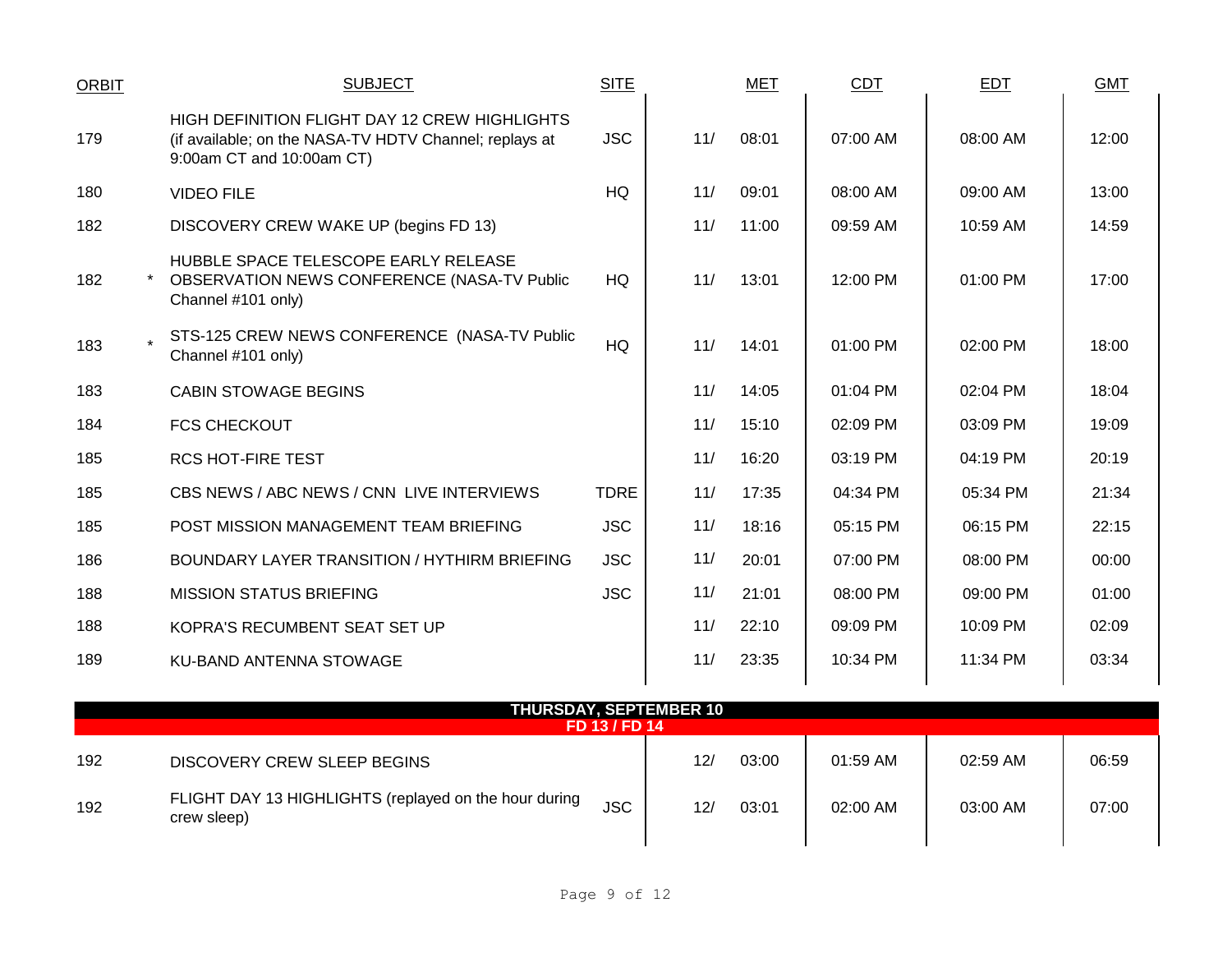| <b>ORBIT</b> | <b>SUBJECT</b>                                                                                                                       | <b>SITE</b>        |     | MET   | <b>CDT</b>       | <b>EDT</b> | <b>GMT</b> |  |  |  |  |
|--------------|--------------------------------------------------------------------------------------------------------------------------------------|--------------------|-----|-------|------------------|------------|------------|--|--|--|--|
| 195          | HIGH DEFINITION FLIGHT DAY 13 CREW HIGHLIGHTS<br>(if available; on the NASA-TV HDTV Channel; replays at<br>9:00am CT and 10:00am CT) | <b>JSC</b>         | 12/ | 08:01 | 07:00 AM         | 08:00 AM   | 12:00      |  |  |  |  |
| 197          | DISCOVERY CREW WAKE UP (begins FD 14)                                                                                                |                    | 12/ | 11:00 | 09:59 AM         | 10:59 AM   | 14:59      |  |  |  |  |
| 198          | HTV LAUNCH COVERAGE BEGINS (launch scheduled at<br>12:01pm CT)                                                                       | JSC/<br><b>TAN</b> | 12/ | 12:46 | 11:45 AM         | 12:45 PM   | 16:45      |  |  |  |  |
| 198          | DEORBIT PREPARATIONS BEGIN                                                                                                           |                    | 12/ | 14:05 | 01:04 PM         | 02:04 PM   | 18:04      |  |  |  |  |
| 200          | PAYLOAD BAY DOOR CLOSING                                                                                                             |                    | 12/ | 15:24 | 02:23 PM         | 03:23 PM   | 19:23      |  |  |  |  |
| 201          | <b>DEORBIT BURN</b>                                                                                                                  |                    | 12/ | 18:04 | 05:03 PM         | 06:03 PM   | 22:03      |  |  |  |  |
| 202          | MILA C-BAND RADAR ACQUISITION OF DISCOVERY                                                                                           |                    | 12/ | 18:54 | 05:53 PM         | 06:53 PM   | 22:53      |  |  |  |  |
| 202          | <b>KSC LANDING</b>                                                                                                                   | <b>KSC</b>         | 12/ | 19:07 | 06:06 PM         | 07:06 PM   | 23:06      |  |  |  |  |
|              | POST-LANDING NEWS CONFERENCE                                                                                                         | <b>KSC</b>         |     |       | NET L+2 HRS.     |            |            |  |  |  |  |
|              | ENTRY FLIGHT CONTROL TEAM VIDEO REPLAY<br>(replayed after Post-Landing News Conference)                                              | <b>JSC</b>         |     |       | $\sim$ L+3 HRS.  |            |            |  |  |  |  |
|              | STS-128 MISSION HIGHLIGHTS VIDEO REPLAY<br>(replayed after Entry Flight Control Team Video)                                          | <b>JSC</b>         |     |       | $~$ - L+3.5 HRS. |            |            |  |  |  |  |
|              |                                                                                                                                      |                    |     |       |                  |            |            |  |  |  |  |
|              |                                                                                                                                      |                    |     |       |                  |            |            |  |  |  |  |
|              | <b>DEFINITION OF TERMS</b>                                                                                                           |                    |     |       |                  |            |            |  |  |  |  |
|              |                                                                                                                                      |                    |     |       |                  |            |            |  |  |  |  |

- 
- AMC: Americom Satellite<br>
ARS: Air Revitalization Sy ARS: Air Revitalization System
- ATA: Ammonia Tank Assembly
- CBM: Common Berthing Mechanism
- CST: Central Standard Time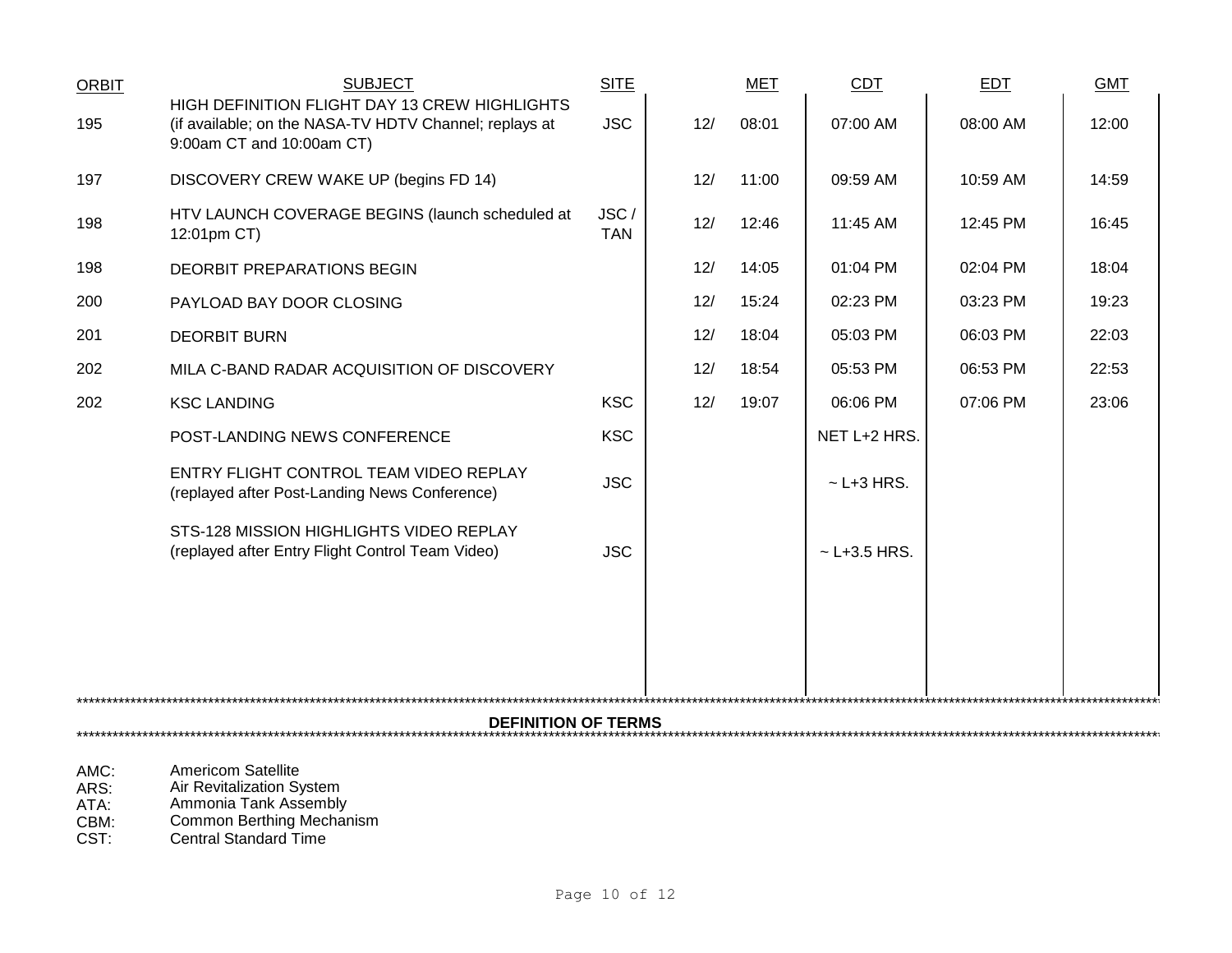| <b>ORBIT</b>    | <b>SUBJECT</b>                                                                                              | <b>SITE</b> | <b>MET</b> | <b>CDT</b> | <b>EDT</b> | <b>GMT</b> |
|-----------------|-------------------------------------------------------------------------------------------------------------|-------------|------------|------------|------------|------------|
| CHECS:          | Crew Health Care System                                                                                     |             |            |            |            |            |
|                 | C.O.L.B.E.R.T. - Combined Operational Load Bearing External Resistance Treadmill                            |             |            |            |            |            |
| Destiny:        | U.S. Laboratory on ISS                                                                                      |             |            |            |            |            |
| EMU:            | <b>Extravehicular Mobility Unit</b>                                                                         |             |            |            |            |            |
| EST:            | <b>Eastern Standard Time</b>                                                                                |             |            |            |            |            |
| EUTEF:          | European Technology Exposure Facility                                                                       |             |            |            |            |            |
| EVA:            | <b>Extravehicular Activity</b>                                                                              |             |            |            |            |            |
| FCS:            | <b>Flight Control System</b>                                                                                |             |            |            |            |            |
| FD:             | Flight Day                                                                                                  |             |            |            |            |            |
| FIR:            | <b>Fluids Integration Rack</b>                                                                              |             |            |            |            |            |
| GMT:            | <b>Greenwich Mean Time</b>                                                                                  |             |            |            |            |            |
| HARMONY: Node 2 |                                                                                                             |             |            |            |            |            |
| HD:             | <b>High Definition Television</b>                                                                           |             |            |            |            |            |
| HQ:             | <b>NASA Headquarters</b>                                                                                    |             |            |            |            |            |
| HTV:            | Japanese H-II Transfer Vehicle                                                                              |             |            |            |            |            |
| HYTHIRM:        | Hypersonic Thermodynamic Infrared Measurements                                                              |             |            |            |            |            |
| ISS:            | <b>International Space Station</b>                                                                          |             |            |            |            |            |
| JSC:            | Johnson Space Center                                                                                        |             |            |            |            |            |
| KSC:            | Kennedy Space Center                                                                                        |             |            |            |            |            |
| Ŀ.              | Launch or Landing time                                                                                      |             |            |            |            |            |
| LIMO:           | Live Interview Media Outlet channel                                                                         |             |            |            |            |            |
| LMC:            | Lightweight Mission Peculiar Equipment Support Structure Carrier                                            |             |            |            |            |            |
| MECO:           | Main Engine Cut-Off                                                                                         |             |            |            |            |            |
| MELFI:          | Minus Eighty-Degree Laboratory Freezer for ISS                                                              |             |            |            |            |            |
| MET:            | Mission Elapsed Time, which begins at the moment of launch and is read: DAYS/HOURS:MINUTES. LAUNCH=00/00:00 |             |            |            |            |            |
| MILA            | Merritt Island, Florida Tracking Station                                                                    |             |            |            |            |            |
| MISSE:          | Materials International Space Station Experiment                                                            |             |            |            |            |            |
| MMT:            | <b>Mission Management Team</b>                                                                              |             |            |            |            |            |
| <b>MPLM</b>     | Multi-Purpose Logistics Module                                                                              |             |            |            |            |            |
| MS:             | <b>Mission Specialist</b>                                                                                   |             |            |            |            |            |
| MSRR:           | Materials Science Research Rack                                                                             |             |            |            |            |            |
| NET:            | No Earlier Than                                                                                             |             |            |            |            |            |
| OBSS:           | Orbiter Boom Sensor System                                                                                  |             |            |            |            |            |
| ODS:            | <b>Orbiter Docking System</b>                                                                               |             |            |            |            |            |
| OMS:            | <b>Orbital Maneuvering System</b>                                                                           |             |            |            |            |            |
| PAO:            | <b>Public Affairs office</b>                                                                                |             |            |            |            |            |
| PAS:            | Payload Attachment System                                                                                   |             |            |            |            |            |
| RCS:            | <b>Reaction Control System</b>                                                                              |             |            |            |            |            |
| RGA:            | Rate Gyro Assembly on ISS                                                                                   |             |            |            |            |            |
| RMS:            | Remote Manipulator System on Discovery                                                                      |             |            |            |            |            |
| RPCM:           | <b>Remote Power Control Module</b>                                                                          |             |            |            |            |            |
| RPM:            | Rendezvous Pitch Maneuver                                                                                   |             |            |            |            |            |
| $S0$ :          | <b>Starboard Zero Truss Segment</b>                                                                         |             |            |            |            |            |
| $S1$ :          | <b>Starboard One Truss Segment</b>                                                                          |             |            |            |            |            |